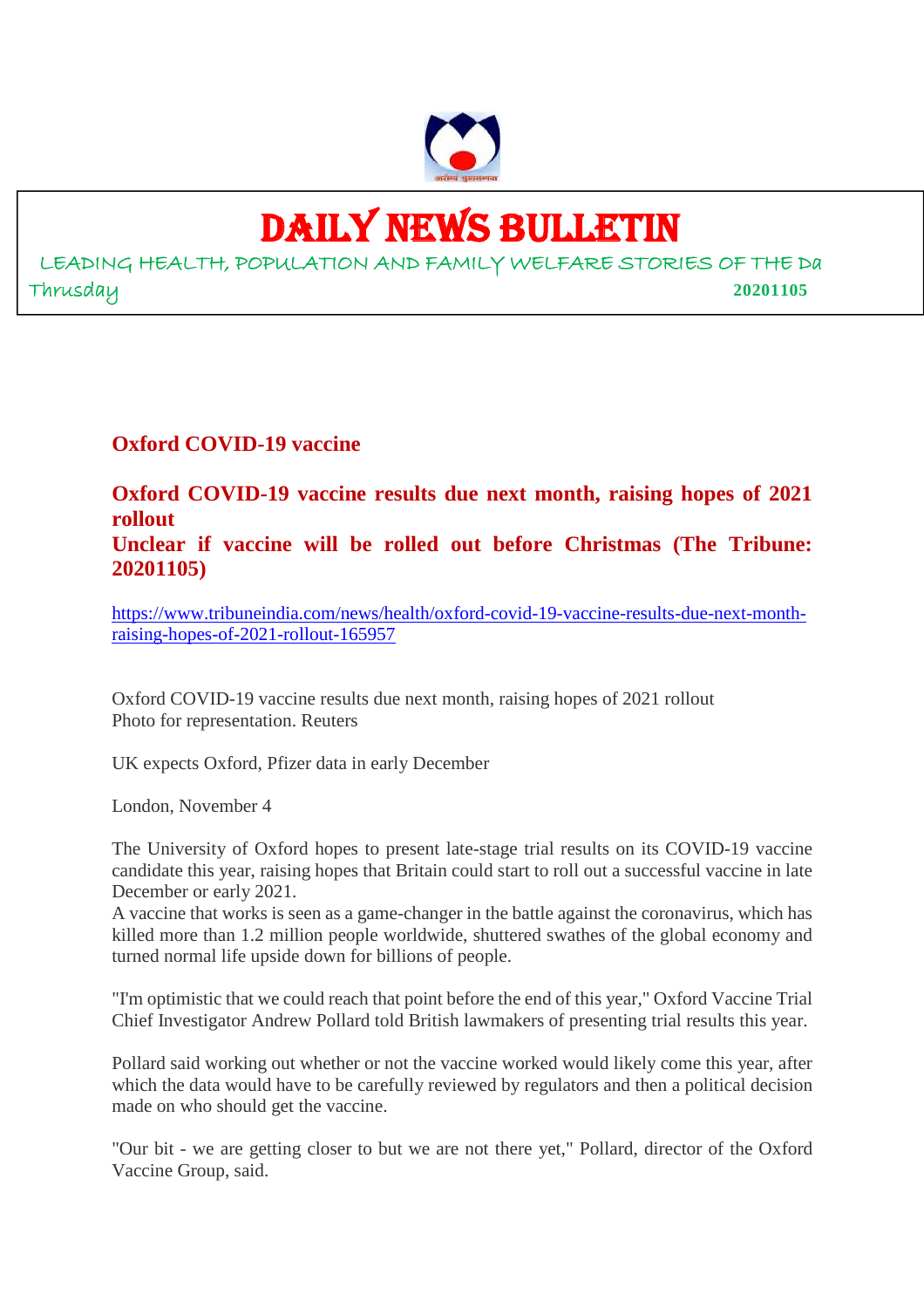Asked if he expected the vaccine would start to be deployed before Christmas, he said: "There is a small chance of that being possible but I just don't know."

The Oxford/AstraZeneca vaccine is expected to be one of the first from big pharma to be submitted for regulatory approval, along with Pfizer and BioNTech's candidate.

"If I put on my rose-tinted specs, I would hope that we will see positive interim data from both Oxford and from Pfizer/BioNTech in early December and if we get that then I think we have got the possibility of deploying by the year end," Kate Bingham, the chair of the UK Vaccine Taskforce, told lawmakers.

Prime Minister Boris Johnson said there was the prospect of a vaccine in the first quarter of 2021.

'Game changer'

Work began on the Oxford vaccine in January. Called AZD1222, or ChAdOx1 nCoV-19, the viral vector vaccine is made from a weakened version of a common cold virus that causes infections in chimpanzees.

The chimpanzee cold virus has been genetically changed to include the genetic sequence of the so-called spike protein which the coronavirus uses to gain entry to human cells. The hope is that the human body will then attack the novel coronavirus if it sees it again.

If Oxford's vaccine works, it would eventually allow the world to return to some measure of normality after the tumult of the pandemic.

Asked what success looked like, he said: "I think good is having vaccines that have significant efficacy - so whether, I mean, that is 50, 60, 70, 80 per cent, whatever the figure is - is an enormous achievement.

"It means from a health system point of view, there are fewer people with COVID going into hospital, that people who develop cancer can have their operations of chemotherapy – it's a complete game changer and a success if we meet those efficacy end points."

But Pollard, one of the world's top experts on immunology, said the world might not return to normal immediately.

"...It takes time to roll out vaccines. Not everyone will take them," he said. "We will still have people getting this virus because it is just too good at transmitting." Reuters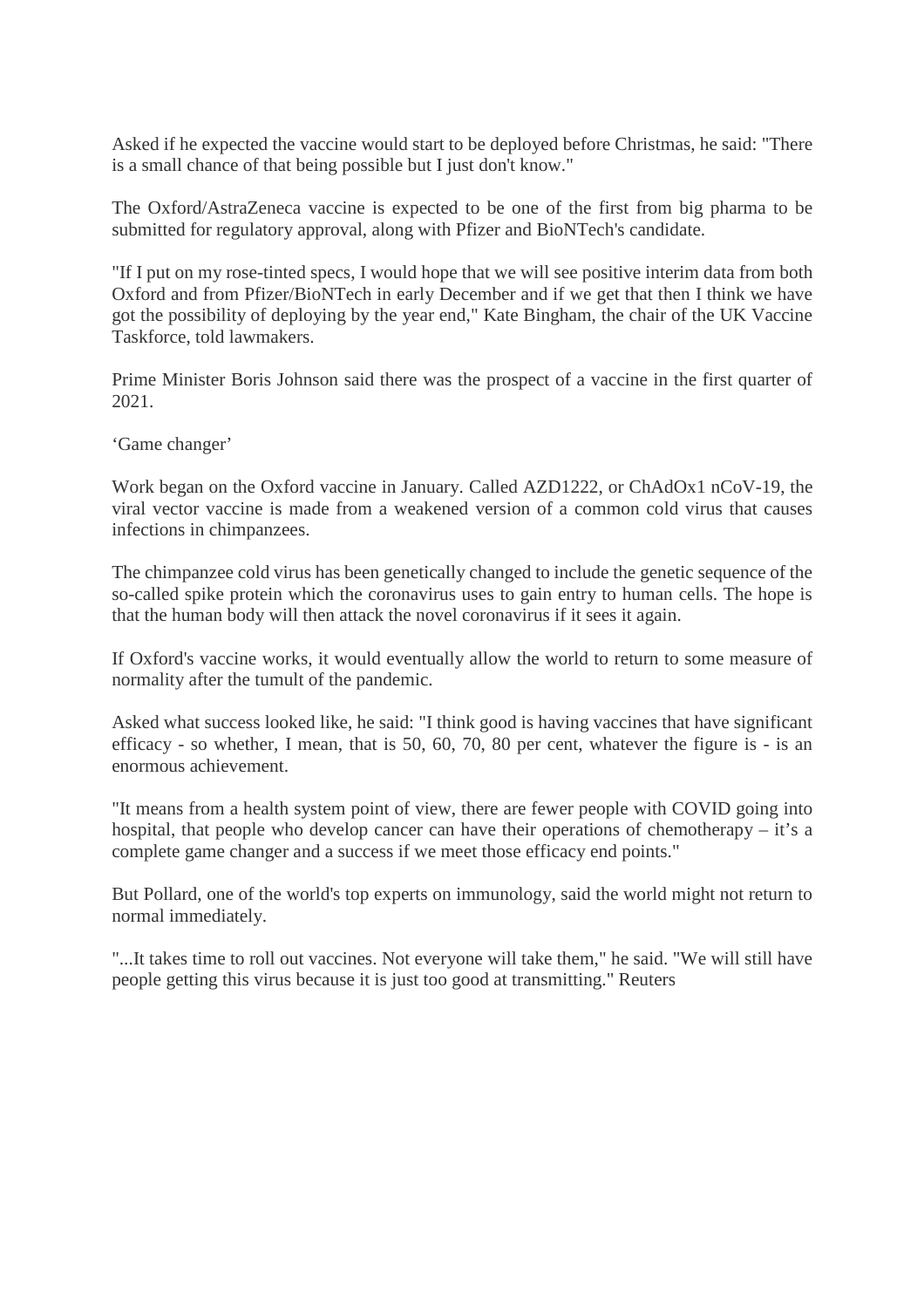#### **Mortality rate, high recovery keep national active Covid cases**

#### **Fall in mortality rate, high recovery keep national active Covid cases below 6 lakh**

#### **There are 5,33,787 active cases of coronavirus infection in the country as on date which comprise only 6.42 per cent of the total caseload(The Tribune: 20201105)**

Fall in mortality rate, high recovery keep national active Covid cases below 6 lakh It stated that 25 states and Union Territories have better tests per million than the national average. Tribune photo.

Active COVID-19 cases in India have been witnessing a steady decline and remained below six lakh for the sixth consecutive day on Wednesday due to a sustained fall in the mortality rate and a large number of patients recuperating from the disease daily, the Union health ministry said.

There are 5,33,787 active cases of coronavirus infection in the country as on date which comprise only 6.42 per cent of the total caseload, while the total number of recoveries has surged to 76,56,478 pushing the national recovery rate to over 92 per cent.

Sixteen states and Union Territories, including Assam, Punjab, West Bengal, Gujarat, Jharkhand, Rajasthan, Uttar Pradesh, Madhya Pradesh and Bihar, have cases per million lower than the national average, the ministry said.

"The active caseload remained below the six-lakh mark for the sixth successive day as on date," it said, adding 17 states and Union Territories have their recovery rates more than the national average.

As many as 53,357 patients have recovered and discharged in a span of 24 hours till 8 am on Wednesday, whereas 46,253 new infections were reported during the same period, according to the health ministry data.

The ministry said that 80 per cent of the new recovered cases were observed to be concentrated in 10 states and UTs, with Kerala leading the table with more than 8,000 single-day recoveries followed by Karnataka where over 7,000 people were cured of the disease in a day.

The country's COVID-19 testing capacity has augmented rapidly. Total tests conducted so far for detection of COVID-19 was nearly 11.3 crore (11,29,98,959) with 12,09,609 of them being conducted in a day, the ministry said.

It stated that 25 states and Union Territories have better tests per million than the national average, the ministry highlighted.

The Health Ministry further said 76 per cent of the new cases of COVID-19 were from 10 states and UTs, with Kerala and Delhi having contributed the maximum of more than 6,000 cases each. Maharashtra had over 4,000 new cases in a day.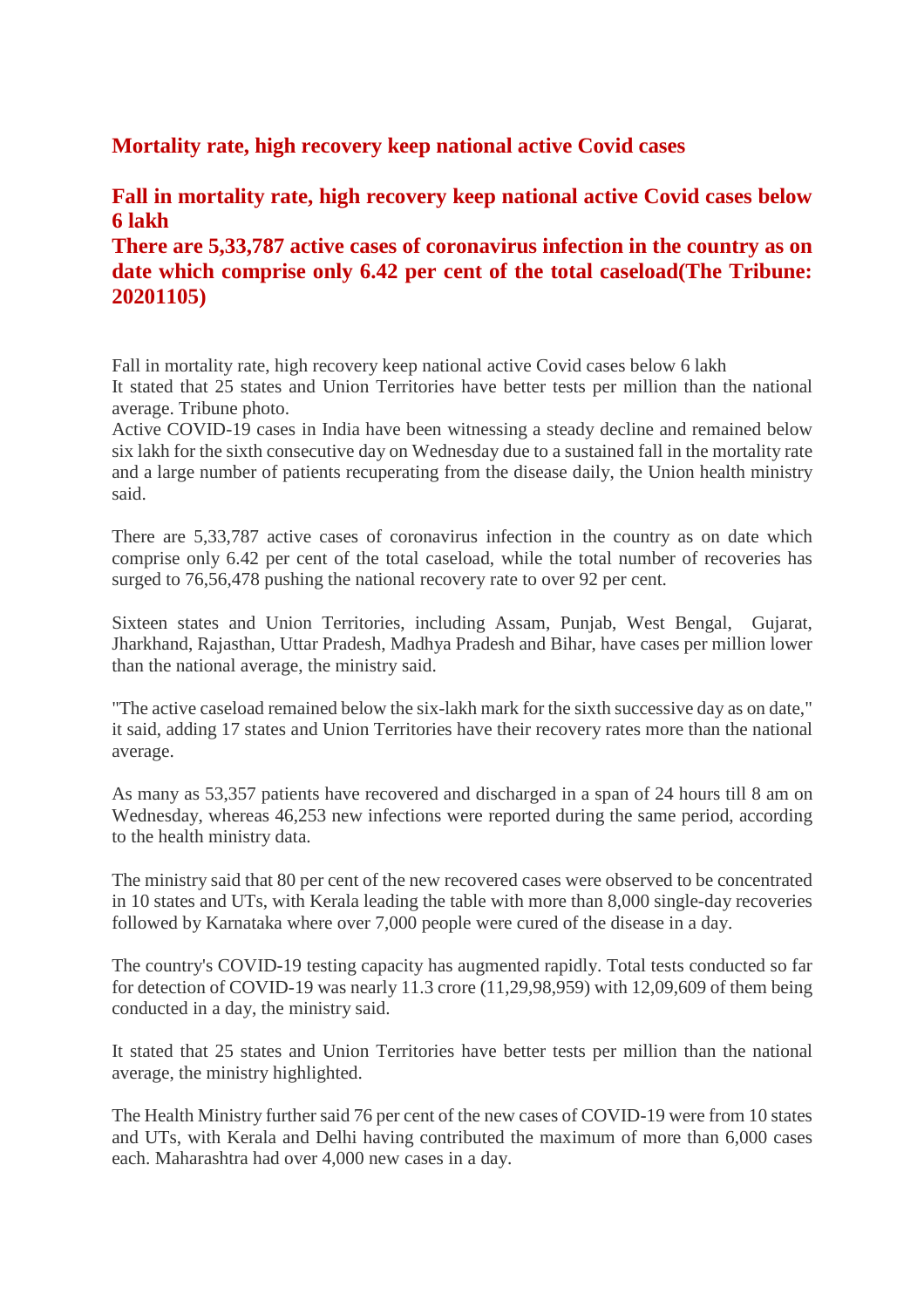As many as 514 fatalities have been reported in a day. Of these, nearly 80 per cent were concentrated in 10 states and UTs with Maharashtra reporting the maximum 120 deaths.

India's COVID-19 fatality rate stands at 1.49 per cent, with 21 states and UTs have deaths per million lower than the national average, the ministry said. PTI

#### **'Abnormal cells',**

**COVID-19 lung damage caused by persistence of 'abnormal cells', say scientists**

**The research also showed the long-term persistence of the viral genome in respiratory cells and in cells lining the blood vessels, along with the infected cell syncytia(The Tribune: 20201105)**

https://www.tribuneindia.com/news/health/covid-19-lung-damage-caused-by-persistence-ofabnormal-cells-say-scientists-165949

COVID-19 lung damage caused by persistence of 'abnormal cells', say scientists Photo for representation only. Source: iStock.

Scientists have analysed organ samples from deceased COVID-19 patients and found extensive lung damage in most cases caused by the persistence of abnormal "fused cells," an advance which sheds more light on the progression of the disease.

The researchers, including those from King's College London in the UK, examined lung, heart, liver, and kidney samples of 41 patients who died of COVID-19 to examine the behaviour of the novel coronavirus SARS-CoV-2.

In the study, published in the journal eBioMedicine, they revealed the unique characteristics of the virus that may explain why some patients experience disease symptoms for months - known as 'long COVID'—with a feeling of fatigue and lack of breath.

The findings show extensive lung damage in most cases, with patients experiencing profound disruption of the normal lung structure and the transformation of respiratory tissue into fibrotic material.

According to the scientists, nearly 90 per cent of the patients showed additional characteristics that were quite unique to COVID-19 compared to other forms of pneumonia.

They said there was extensive blood clotting of the lung arteries and veins, and several lung cells were abnormally large with many nuclei, resulting from the fusion of different cells into single large cells.

The researchers noted that this formation of fused cells—syncytia—is due to the viral spike protein, which the virus uses to enter the cell.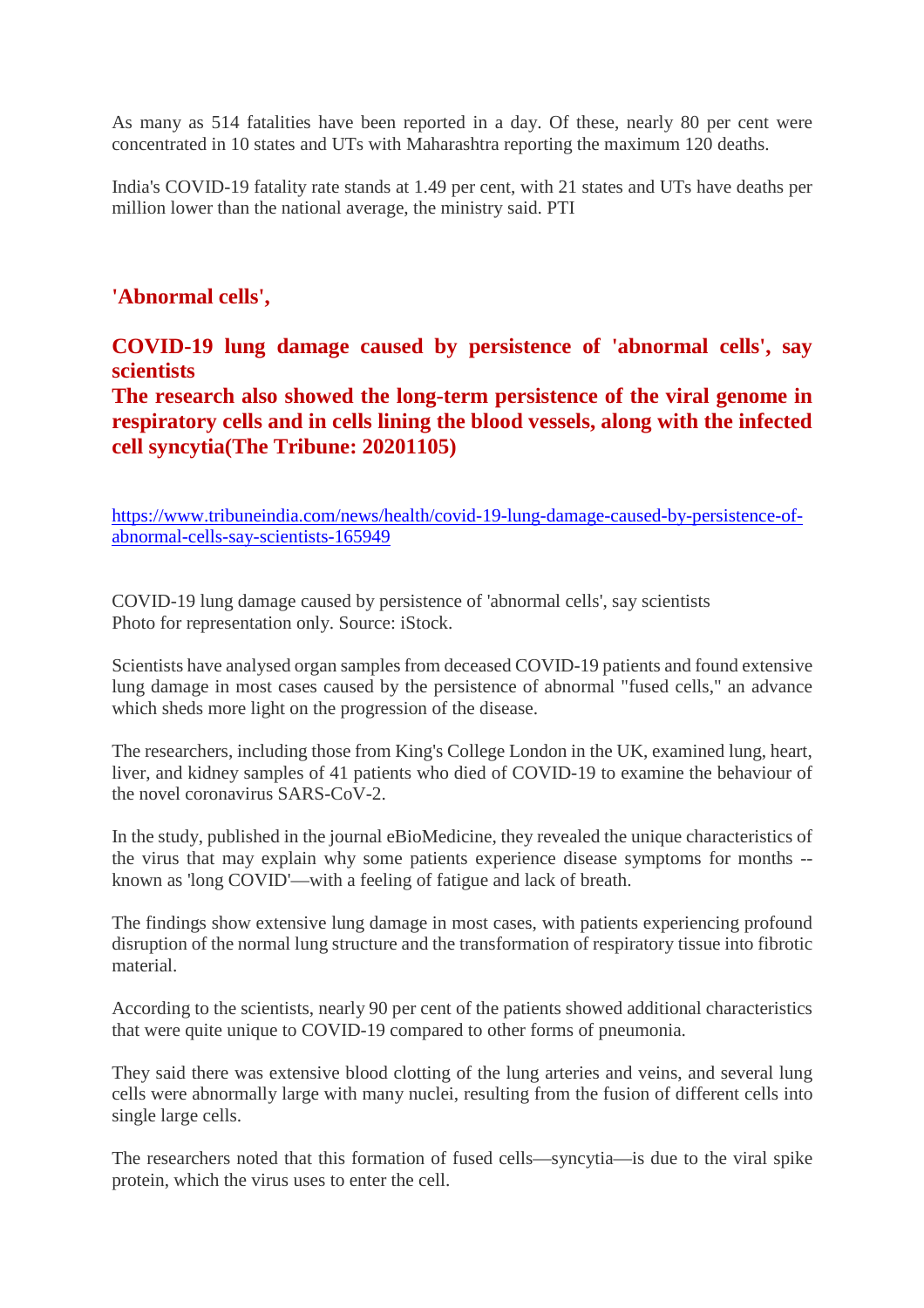When the protein is present on the surface of cells infected by the COVID-19 virus, the study noted that it stimulates their fusion with other normal lung cells, which can be a cause for inflammation and thrombosis.

The research also showed the long-term persistence of the viral genome in respiratory cells and in cells lining the blood vessels, along with the infected cell syncytia.

According to the researchers, the presence of these infected cells can cause the major structural changes observed in lungs, which can persist for several weeks or months, and could eventually explain 'long COVID'.

"The findings indicate that COVID-19 is not simply a disease caused by the death of virusinfected cells but is likely the consequence of these abnormal cells persisting for long periods inside the lungs," said Mauro Giacca, a co-author of the study from King's College London. PTI

#### **Sustain antibodies**

**Scientists identify COVID-19 patients who recover quickly, sustain antibodies Five of the individuals were hospitalised but all others recovered at home, the study noted (The Tribune: 20201105)**

https://www.tribuneindia.com/news/health/scientists-identify-covid-19-patients-who-recoverquickly-sustain-antibodies-165913

Scientists identify COVID-19 patients who recover quickly, sustain antibodies Photo for representation only. Source: iStock.

Researchers have found that a subset of COVID-19 patients who recover faster have a persistent antibody response against the novel coronavirus, an advance which sheds more light on the functioning of the immune system and may aid in the development of vaccines against the disease.

The scientists, including those from Brigham and Women's Hospital in the US, examined patients who had recovered from mild to moderate COVID-19 and found that while antibodies against the virus declined in most people over time, some individuals sustained their production several months following infection.

According to the researchers, previous studies had provided conflicting accounts about whether people recovering quickly from the viral infection can sustain potentially-protective antibodies or not.

The results of the current study, published in the journal Cell, noted that these antibody "sustainers" had a shorter course of symptoms, suggesting that some individuals who recover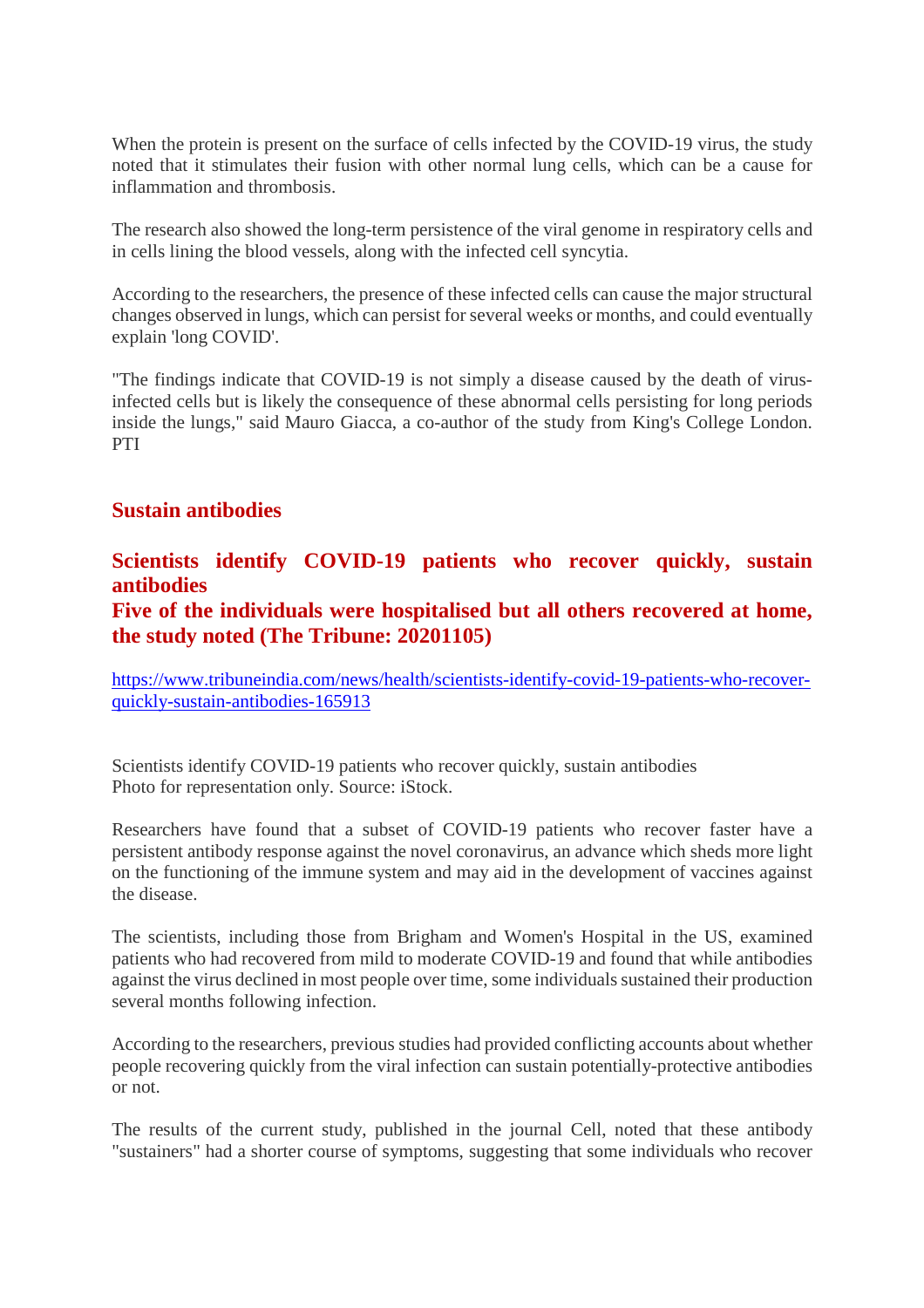from COVID-19 faster may be mounting a more effective and durable immune response to the virus.

"We've found a subset of individuals that heal quickly while sustaining virus-specific antibody levels after COVID-19," said Duane Wesemann, a co-author of the study from Brigham and Women's Hospital.

In the research, the scientists recruited and enrolled 92 people in the Boston area in the US who had recovered from COVID-19 between March and June of 2020.

Five of the individuals were hospitalised but all others recovered at home, the study noted.

The researchers collected and analysed blood samples monthly, measuring a range of antibodies, including immunoglobulin-G (IgG), against the novel coronavirus.

They split the cohort into two groups -- those that sustain virus-specific IgG levels over several weeks, and those that lose them -- and analysed these groups and potential connections they had to the clinical data.

The study found that IgG levels against the virus tended to decline substantially in most individuals over the course of three to four months.

However, the antibody production remained stable or enhanced in about 20 per cent of individuals over the same time period.

According to the scientists, these "sustainers" had symptoms for a significantly shorter period of time compared to "decayers"—average of 10 days versus 16 days.

They said the sustainers also had differences in memory T cell populations and B cells—two types of immune cells that can play a key role in immune memory and protection.

"The data point to a type of immune response that's not only adept at handling viral disease by leading to a swift resolution of symptoms, but also better at producing cells that can commit to longer term production of anti-virus IgG antibodies," Wesemann said.

"Figuring out how these individuals are able to support longer-term antibody production is relevant to COVID-19, and will also have important implications for our understanding of the immune system in general," he added. PTI

#### **Covid-19: What you need to know today (The Tribune: 20201105)**

https://epaper.hindustantimes.com/Home/ArticleView

Photographs of crowded election rallies in Bihar (the last stage of polling is on Saturday) have caused concern in some quarters about a spike in coronavirus disease cases in the state.

Such concern is misplaced.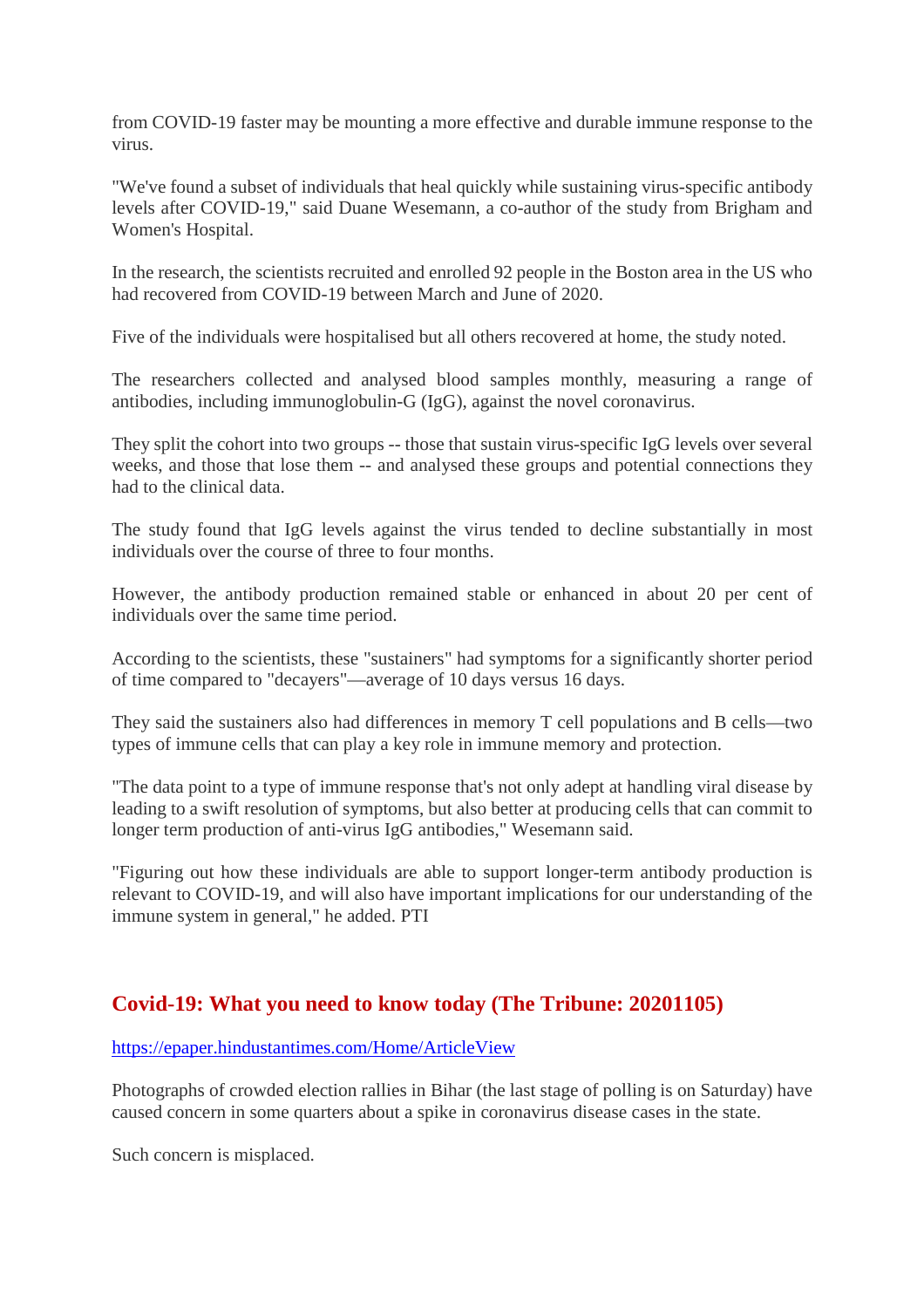According to the HT dashboard, Bihar had a mere 7,001 active cases of Covid-19 on Tuesday night. On Tuesday, the state registered just 846 cases from the 143,642 tests it carried out. That translates to a positivity rate of 0.6%. The cumulative positivity rate of the state is 1.9% (it carried out 11.33 million tests till Tuesday evening and registered 218,964 cases). And it has a case fatality rate of 0.5%.

These are numbers of which Germany, a country widely acknowledged with managing the pandemic well — largely on the strength of aggressive testing and its legacy investments in hospital infrastructure — would be proud (Bihar's numbers are a lot better than Germany's, you see).

Bihar's population, at 125 million, is around 50% higher than Germany's 83 million. It is also 25 times New Zealand's population. That island country's cumulative positivity rate is 0.17%.

I've written previously about the mystery of Uttar Pradesh's numbers, and how this is similar to the mystery of Africa's (which has also seen disproportionately few cases and fewer deaths than most parts of the world).

It's a mystery that's led to some interesting hypotheses, such as this: "The mortality due to Covid-19 in different nations is associated with the demographic character of nations and the prevalence of autoimmunity." That's a paper by Bithika Chatterjee, Rajeeva Laxman Karandikar and Shekhar C Mande, published on the pre-print server medRxiv. The authors are from CSIR, National Centre for Cell Sciences, and Chennai Mathematical Institute. The paper, published in mid-October and not peer reviewed yet, suggests that the reason for this mystery could be the so-called "hygiene hypothesis".

"The hypothesis postulates that exposure to pathogens early in life protects people from allergic diseases later in their lives. Moreover, improvement in hygiene practices such as better sanitation, availability of safe drinking water, hand washing facilities etc. reduces the impact of communicable diseases. On the contrary, such a reduction to the exposure to infectious agents might be related to higher prevalence of autoimmune disorders," the authors write. They picked "GDP, HDI, prevalence of various diseases, demographic parameters, various sanitation parameters", demographic data, the administration of the BCG vaccine, and measured the correlation between these and the case fatality rate to prove their hypothesis. With the old caveat that correlation doesn't mean causation, I believe this is an interesting study that merits further exploration, including field studies (the authors based their paper on secondary research using published data).

It is surprising that India's federal health ministry or the Indian Council of Medical Research have not thought the achievements of Bihar and UP in managing the pandemic worthy of closer study. After all, why look to Germany or New Zealand as benchmarks when you have local ones (that you can be vocal about).

Both Bihar and Uttar Pradesh predominantly use rapid antigen tests, which are unreliable. A New York Times report said on November 2 that one popular rapid antigen test (Sofia, made by Quidel) identified only "32% of positive cases identified by the" more accurate reverse transcription polymerase chain reaction (RT-PCR test). Other studies have shown that rapid antigen tests miss around half the positive cases (although some companies, including Abbott Laboratories, have launched what they claim are accurate rapid antigen tests). But the numbers in these states are far too low, even if one were to account for the use of such tests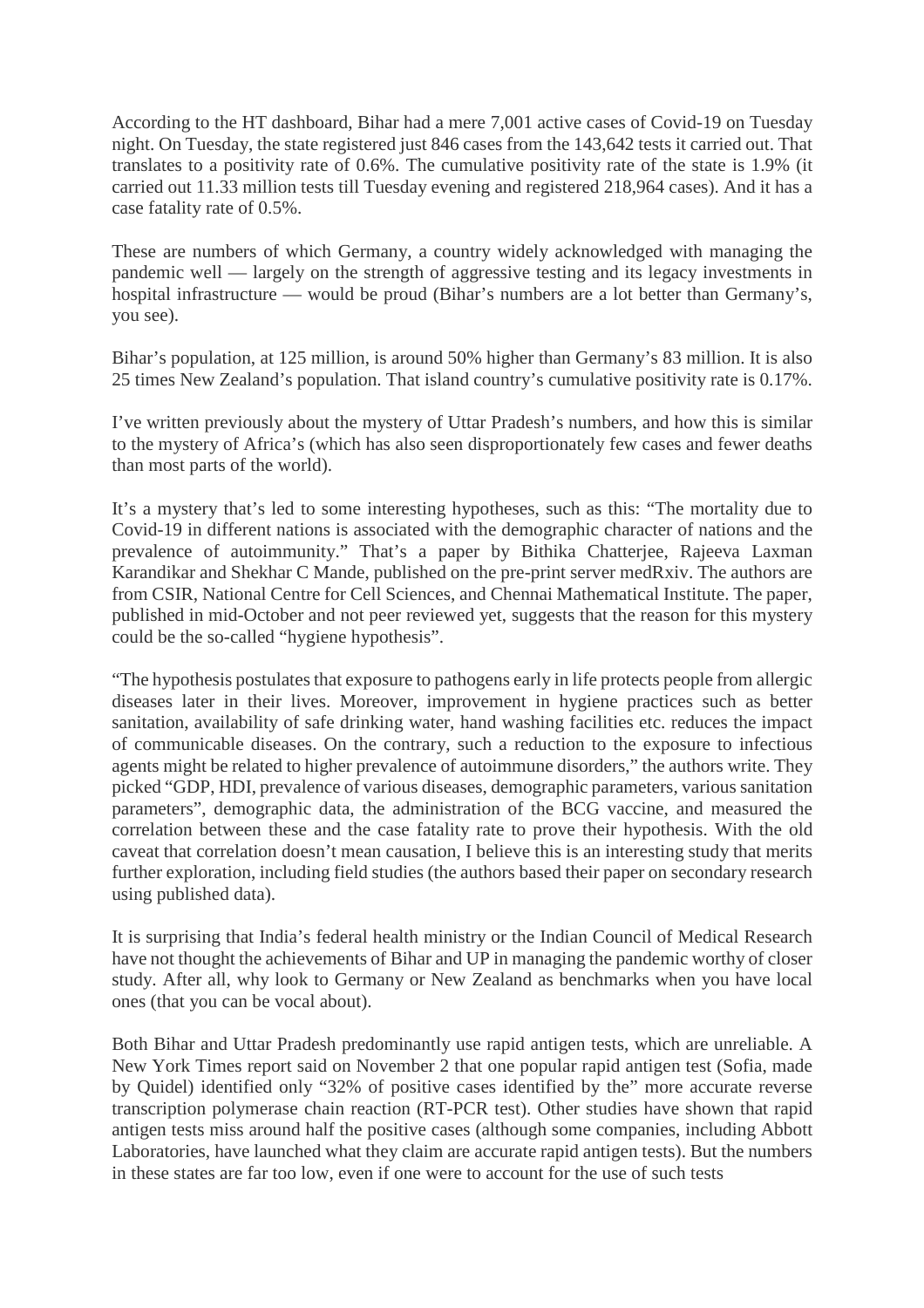#### **Delhi reporting 3rd wave of Covid-19, says Kejriwal Delhi govt will move SC against the stay imposed by HC on the state order reserving 80% ICU beds for Covid-19 patients in 33 private hospitals(The Tribune: 20201105)**

Passengers in queue for a Covid-19 test at Anand Vihar ISBT a day after inter-state terminals in Delhi were reopened. Vipin Kumar/HT PHOTO

New Delhi : Delhi chief minister Arvind Kejriwal on Wednesday said that the national capital is reporting a "third wave" of Covid-19 outbreak.

The CM also said the Delhi government would move the Supreme Court to vacate the stay imposed by the Delhi high court on the city administration's order of reserving 80% of the intensive care unit (ICU) beds for Covid-19 patients in 33 private hospitals.

The declaration is significant, as the Delhi government had earlier maintained that it would wait for a week to decide whether a third wave has hit the national capital.

The CM's statement came after Delhi reported 6,725 new Covid-19 cases on Tuesday and the overall tally went past 400,000.

The Capital added 6,842 new cases on Wednesday, a new single-day spike in Covid-19 cases.

Kejriwal said he would hold a meeting to review Covid-19 management on Thursday.

"I want to inform the public that Delhi is reporting a surge in Covid-19 cases over the past few days. I would call this a third wave of the pandemic in the city because in the end of September and the beginning of October, daily Covid-19 cases had started to drop below 3,000," Kejriwal told media persons at Hiranki village, where he visited to check the effectiveness of the biodecomposing process of converting stubble into manure.

He also urged the public not to panic and assured he is monitoring the situation closely.

"At present, there is no scarcity of Covid-19 beds in Delhi. There is no scarcity of any form of health infrastructure in the national capital. It has come to our notice that in big private hospitals, only a few ICU beds with ventilators are lying vacant. The issue will be resolved in a day or two once the SC vacates the stay by the HC," Kejriwal said.

The Delhi government will take a call on Thursday whether firecrackers would be allowed this Diwali — to be celebrated on November 14 — he said.

"The meeting will discuss a gamut of issues such as allowing firecrackers to availability of Covid-19 beds, especially those in ICUs.The meeting is to be held at 4pm," Kejriwal said.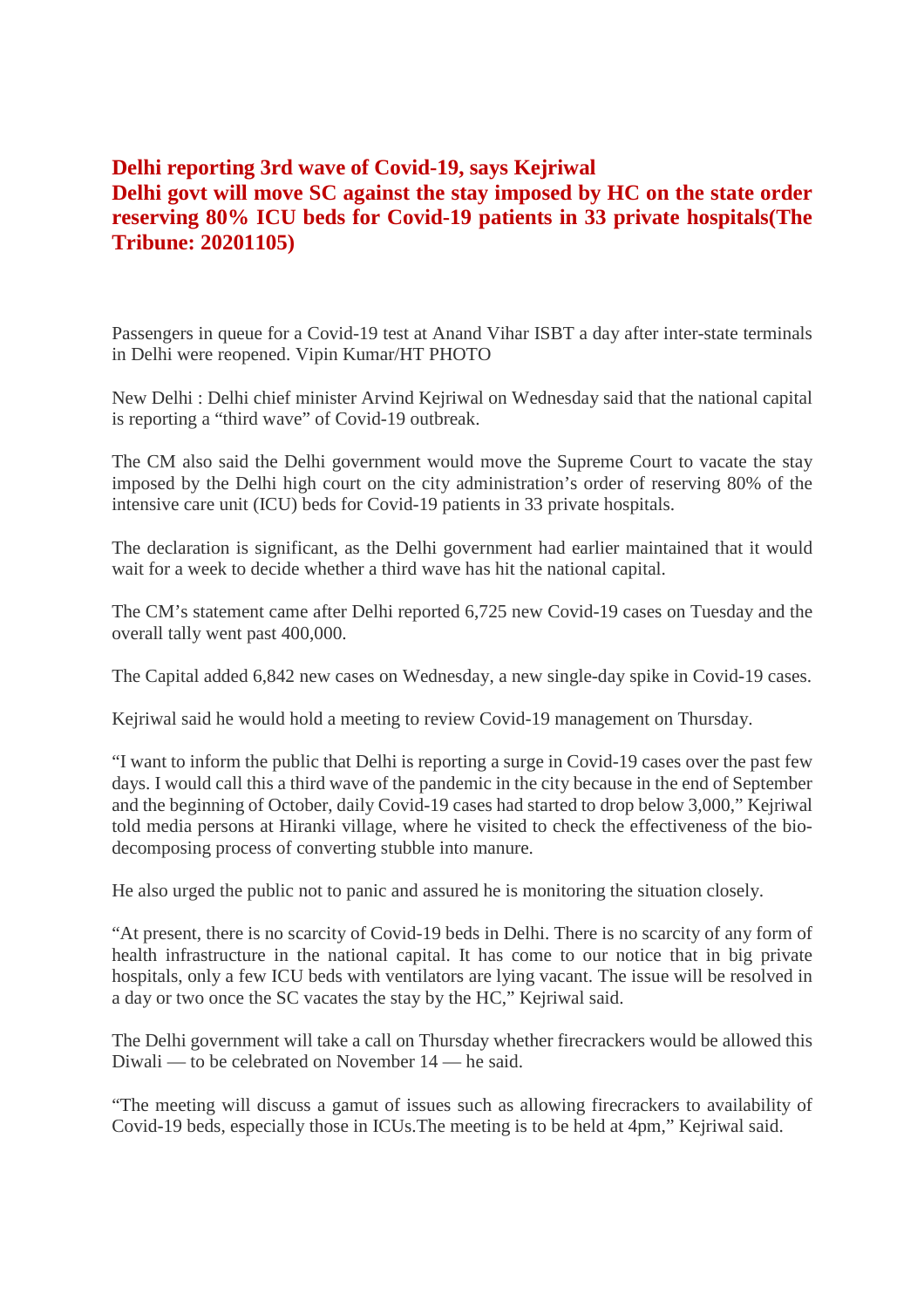#### **Covid Cases (The Asian Age: 20201105)**

http://onlineepaper.asianage.com/articledetailpage.aspx?id=15205951

## • National capital, Kerala register highest number of cases daily 6,842 Covid-19 cases, 51 deaths in Delhi in 24 hrs

#### **VINEETA PANDEY** NEW DELHI, NOV. 4

Kerala and Delhi are registering highest number of daily fresh cases in the country at present even as active cases of novel coronavirus in India continue to be on a decline. While Kerala on Tuesday had 8, 516 fresh cases and 28 deaths, Delhi recorded 6,842 new cases and 51 deaths on Wednesday.

The total numbers of Covid-19 cases in India<br>have reached 83.14 lakh after 46, 253 fresh cases were registered in the last 24 hours. So far 1, 23, 611 people have died due to the virus out of which 514 are thus out of which one are<br>fresh fatalities. India's<br>Covid-19 fatality rate stands at 1.49 per cent.

According to Union<br>health ministry, there are 5.34 active cases of Covid-19 infection in the country as on date which comprise only 6.42 per cent of the<br>total caseload, while the<br>total number of recoveries has surged to 76.56 lakh, taking the national recovery rate to over 92 per cent.

The ministry added that 17 states and Union<br>Territories have recovery rates more than the<br>national average while 16 Union states and Territories, including Punjab, West Assam, Gujarat, Bengal.



A health worker conducts Covid-19 RAT test at Anand Vihar bus terminal in New Delhi on Wednesday.  $- PT$ 

**COVID WATCH** 

3.13.87

**CASES ACROSS NATION** 

56,47

Rajasthan,

**PEOPLE CURED SO FAR** 

Uttar Pradesh, Madhva

Pradesh and Bihar, have

cases per million lower

than the national average.

The officials said that 80

per cent of the new recov-

ered cases are from 10<br>states and UTs, with

Kerala recording the high-

est - more than 8,000 sin-

gle-day recoveries - fol-

**Jharkhand** 

lowed by Karnataka  $(7.000).$ 

Meanwhile, the Union civil aviation ministry has allowed the domestic passenger airlines to operate singler animies to oper cent of their<br>pre-Covid flights till<br>February 24 next year.<br>Domestic aviation sector is hopeful to operate 100 per cent of their pre-Covid domestic passenger flights

by April next year.<br>The Delhi government<br>has started conducting targeted Covid-19 tests in markets and other crowded areas to strengthen its surveillance mechanism. the city's heath minister Satyendar Jain said on **Wednesday** 

According to a source in Delhi government's health department, in tar-

#### Biggest spike in Noida with 331 corona cases

Noida, Nov. 4: Uttar Pradesh's Gautam Buddh Nagar district recorded its biggest single-day<br>spike of 331 Covid-19<br>cases on Wednesday pushing the district's infection tally to 18,679, official data<br>showed. The number of recoveries also reached<br>17,168 as 177 more<br>patients recuperated since Tuesday, according to the data released by the Uttar Pradesh health department for a 24-hour period.

The district's previous biggest single-day surge recorded was on September 10 when 251 coronavirus cases were detected. Meanwhile, the number of active cases also rose to 1,443 from 1.280 on Tuesday, the third highest in the state, the data showed.  $-PTI$ 

geted testing, samples are collected at regular intervals from a restaurant or a market place in an area from where high number of cases are getting recorded or where safety protocols may not have been adhered to diligently.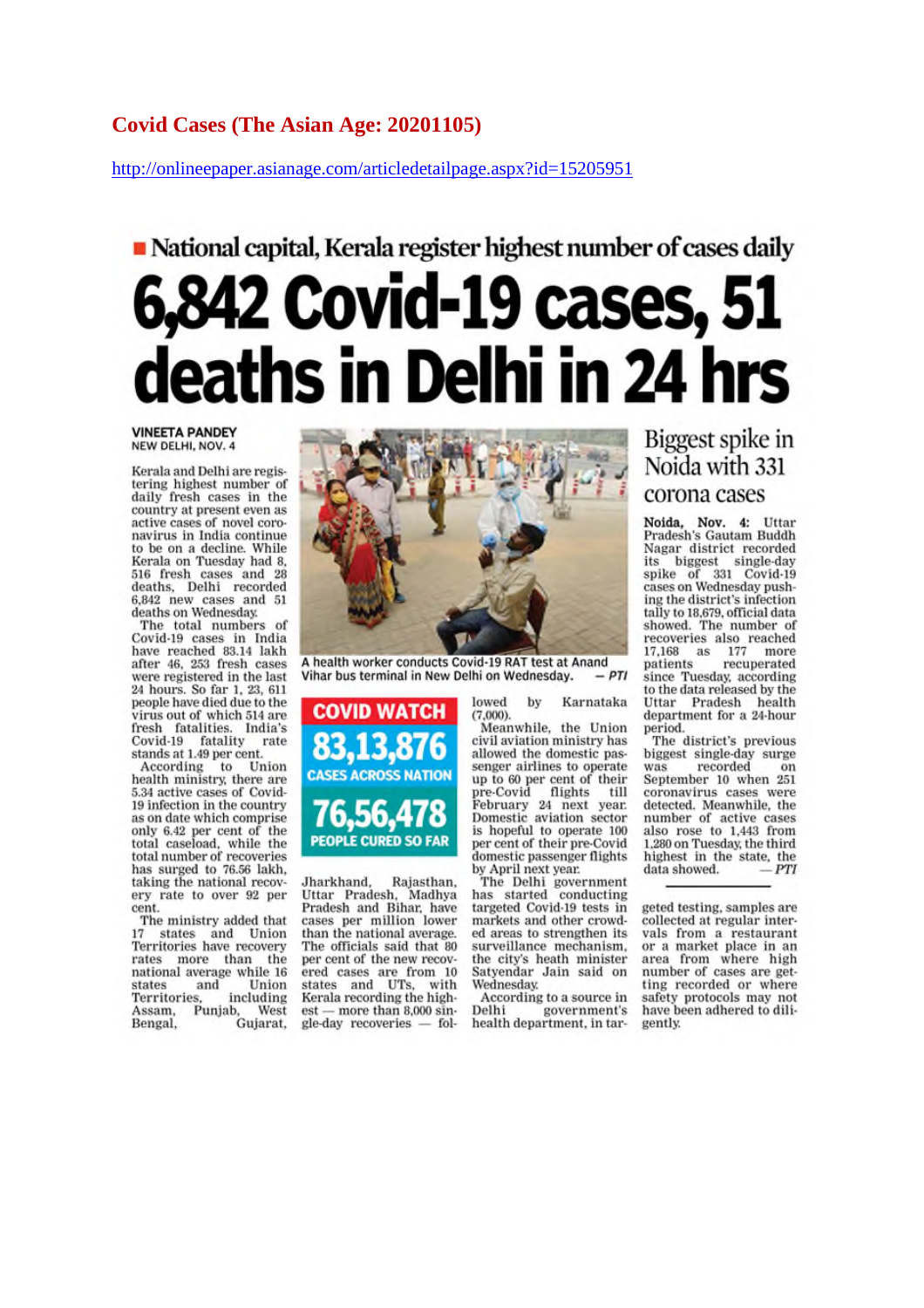#### **Stress**

#### **Earwax can reveal how stressed you are (New kerala: 20201105)**

#### https://www.newkerala.com/news/2020/193314.htm

A team of researchers has developed a novel device to sample earwax that can also measure levels of stress in your life, paving the way to monitor depression and stress-linked conditions.

According to researchers from University College London and King's College London, the new device can be used at home without clinical supervision, facilitating medical check-ups while maintaining social distancing due to Covid-19.

It may also have the potential to measure glucose or Covid-19 antibodies that accumulate in earwax, the team said in a paper published in the academic journal Heliyon.

"Cortisol sampling is notoriously difficult, as levels of the hormone can fluctuate, so a sample might not be an accurate reflection of a person's chronic cortisol levels. Moreover, sampling methods themselves can induce stress and influence the results," said lead researcher Dr Andres Herane-Vives from King's College London.

"But cortisol levels in earwax appear to be more stable, and with our new device, it's easy to take a sample and get it tested quickly, cheaply and effectively".

Cortisol has been considered as a possible biomarker, or objective biological measure, for depression, but researchers have been stymied by challenges in accurately measuring cortisol levels.

The most common technique is with hair samples, but they are more subject to short-term fluctuations in cortisol, and not everyone has enough hair for a reliable sample.

It is also more time-consuming and expensive to analyse hair samples, compared to earwax, but until now there has not been a reliable and non-stressful method to sample earwax.

Earwax is well suited for home sampling, as samples can be sent to a lab by post without much risk of contamination.

The novel earwax self-sampling device is similar to a cotton swab, but with a brake that stops the swab from going too far into the ear and causing damage.

The tip is covered with a sponge of organic material, with a solution that has been tested to be the most effective and reliable at taking samples.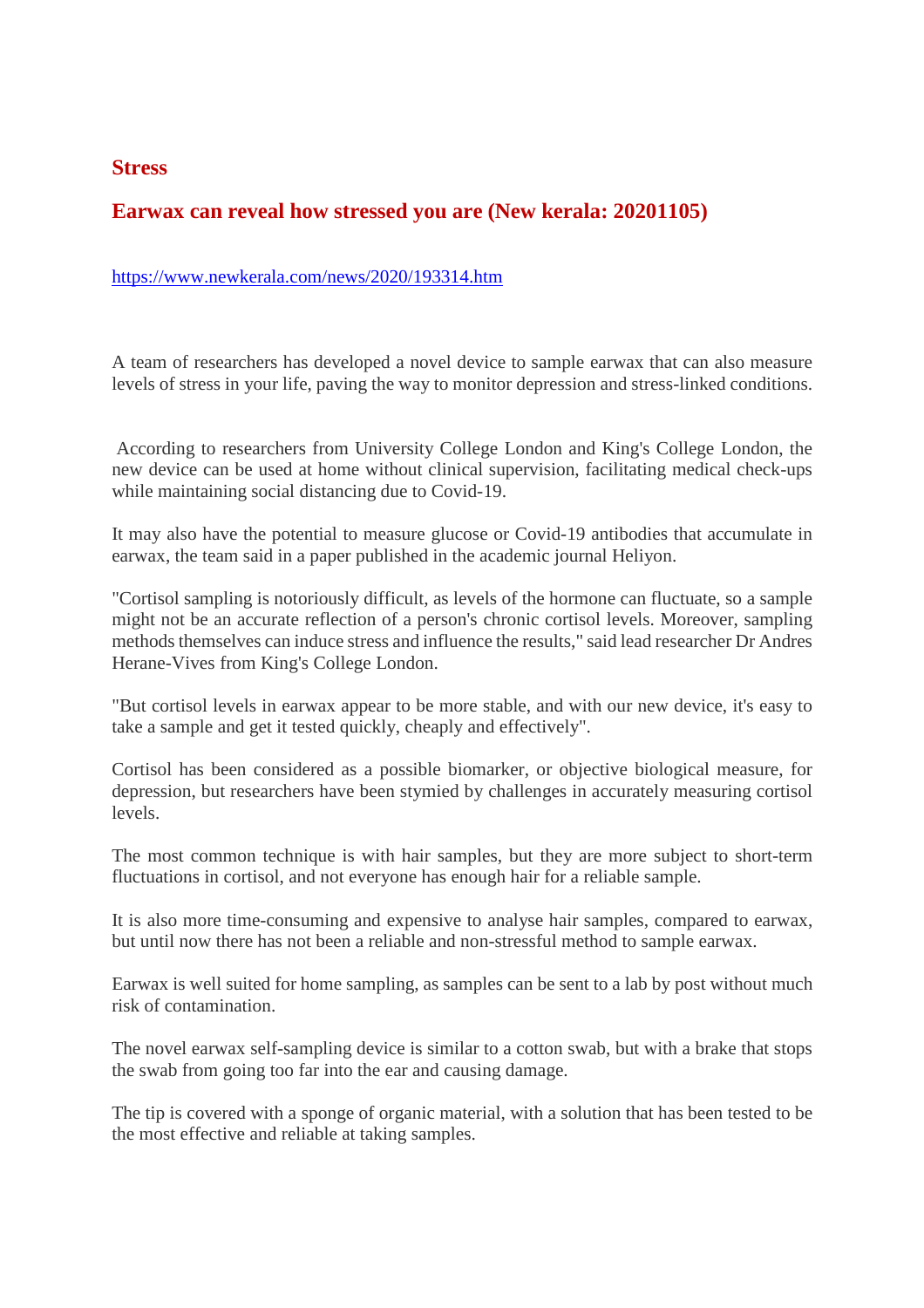In their pilot study, Dr Herane-Vives and a team brought in 37 study participants to test different cortisol sampling techniques.

The researchers found that earwax samples yielded more cortisol than hair samples, and the new technique was the fastest and potentially cheapest method.

Dr Herane-Vives said he is setting up a company, Trears, to bring his earwax sampling device to market, with support from the UCL Hatchery startup incubator.

#### **'Birth-signalling hormones'**

#### **Cesarean delivery's effects on birth hormones can impact newborn's neurological development: Study (New kerala: 20201105)**

https://www.newkerala.com/news/2020/193235.htm

Cesarean-section and vaginal delivery lead to different hormonal exposures that may affect a newborn's development, according to an article published in the .

The article notes that levels of each of the 'birth-signalling hormones' -- oxytocin, arginine vasopressin, epinephrine, norepinephrine, and the glucocorticoids -- are lower following cesarean delivery compared with vaginal delivery. These hormones may play various roles in helping an infant adapt the following birth, and alterations in their levels in early life can have long-term neurodevelopmental consequences.

"Given that nearly one-third of all births in the US currently occur via cesarean delivery, it's important that we try to understand whether the well-established epidemiological associations between cesarean delivery and various neurodevelopmental outcomes -- such as higher rates of autism and obesity -- are due to changes in these important hormones during the sensitive period that is birth," said author William Kenkel, an Assistant Professor in the Department of Psychological and Brain Sciences at the University of Delaware.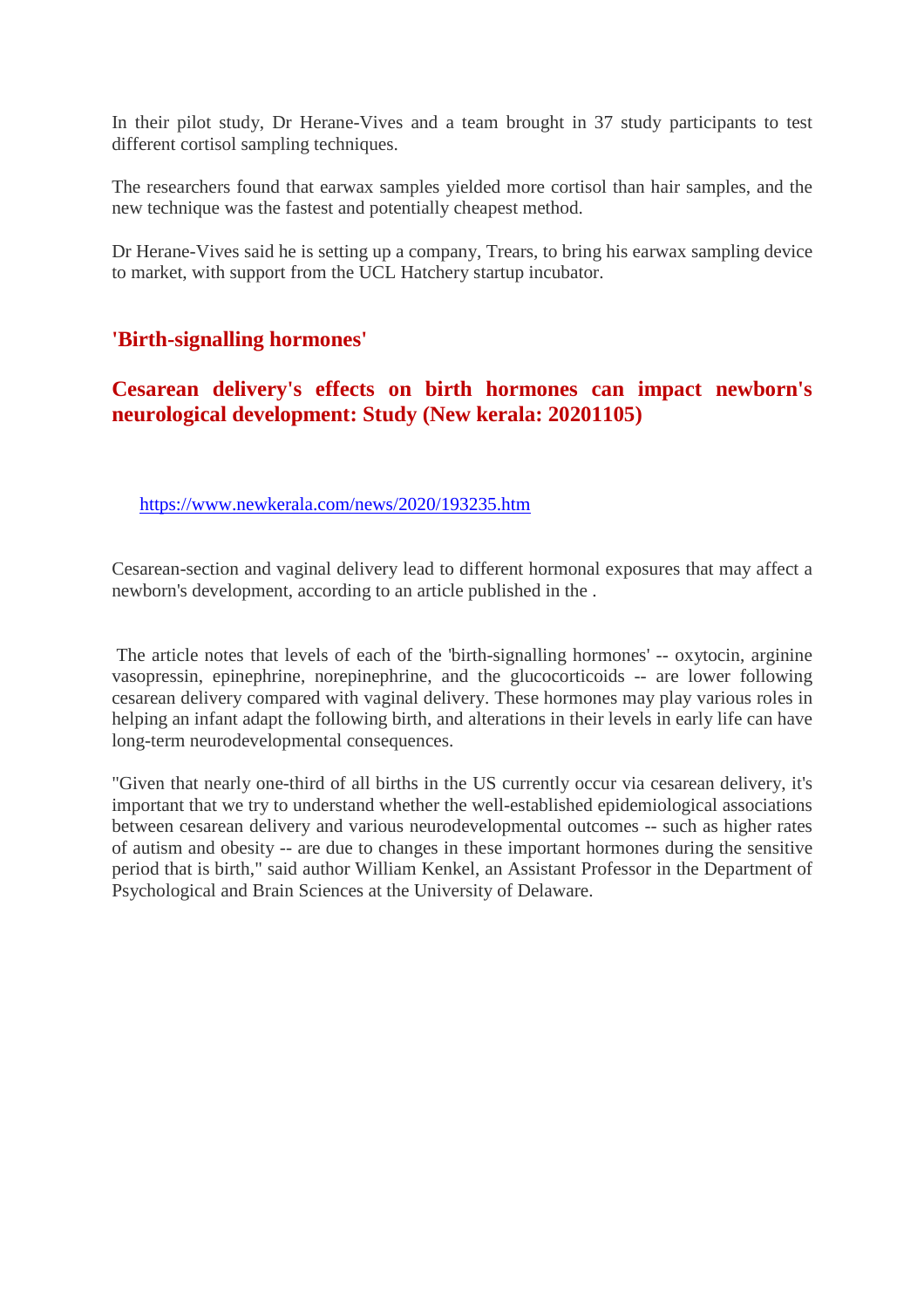#### **Toxic Air:**

#### **Toxic Air: As air quality worsens, risk of asthma, cancer looms large (New kerala: 20201105)**

#### https://www.newkerala.com/news/2020/193206.htm

With the constant dip in mercury and air quality aggravating from moderate to poor to very poor category in the national capital and its surrounding areas, the hospitals in Delhi are getting flocked by patients of asthma, chronic obstructive pulmonary disease (COPD) and other acute respiratory illnesses.

While the health experts have been witnessing an almost 20 per cent rise in the number of such patients for the last two weeks, the influx of patients with no prior respiratory illness are also increasing with symptoms of asthma.

Moreover, the experts have warned that long term exposure to severely polluted air could also result in the development of cancer.

Desh Deepak, a pulmonologist at the Centre-run Ram Manohar Lohia Hospital (RML), said that air pollution has been well-recognised as a cancer-causing agent.

"Air pollution is a Class 1 cancer-causing agent. It is a certified carcinogen recognised by the World Health Organization (WHO). Long-term exposure to it could turn it into a cancer," he explained.

A carcinogen is any substance, radionuclide, or radiation that promotes carcinogenesis, the formation of cancer. This may be due to the ability to damage the genome or because of the disruption of cellular metabolic processes.

Concurring with Deepak, Manish Sharma, medical oncologist at the Rajiv Gandhi Cancer Institute and Research Centre, said that air pollution is directly associated with development of lung cancer.

"In 2013, the International Agency for Research in Cancer (IARC) had categorised air pollution as Group 1 carcinogen for lung cancer and Group 2A for several other kinds of cancers. It means that air pollution is directly responsible for lung cancer. However, an association with other kinds such as bladder cancer, breast cancer and esophagus cancer is probable," he explained.

Sharma also stated that air pollution is exacerbating mortality among cancer patients by a whopping 22 per cent. He pointed out that every 10 micrograms per cubic metre increased exposure to PM 2.5 leads to risk of dying from cancer by 22 per cent.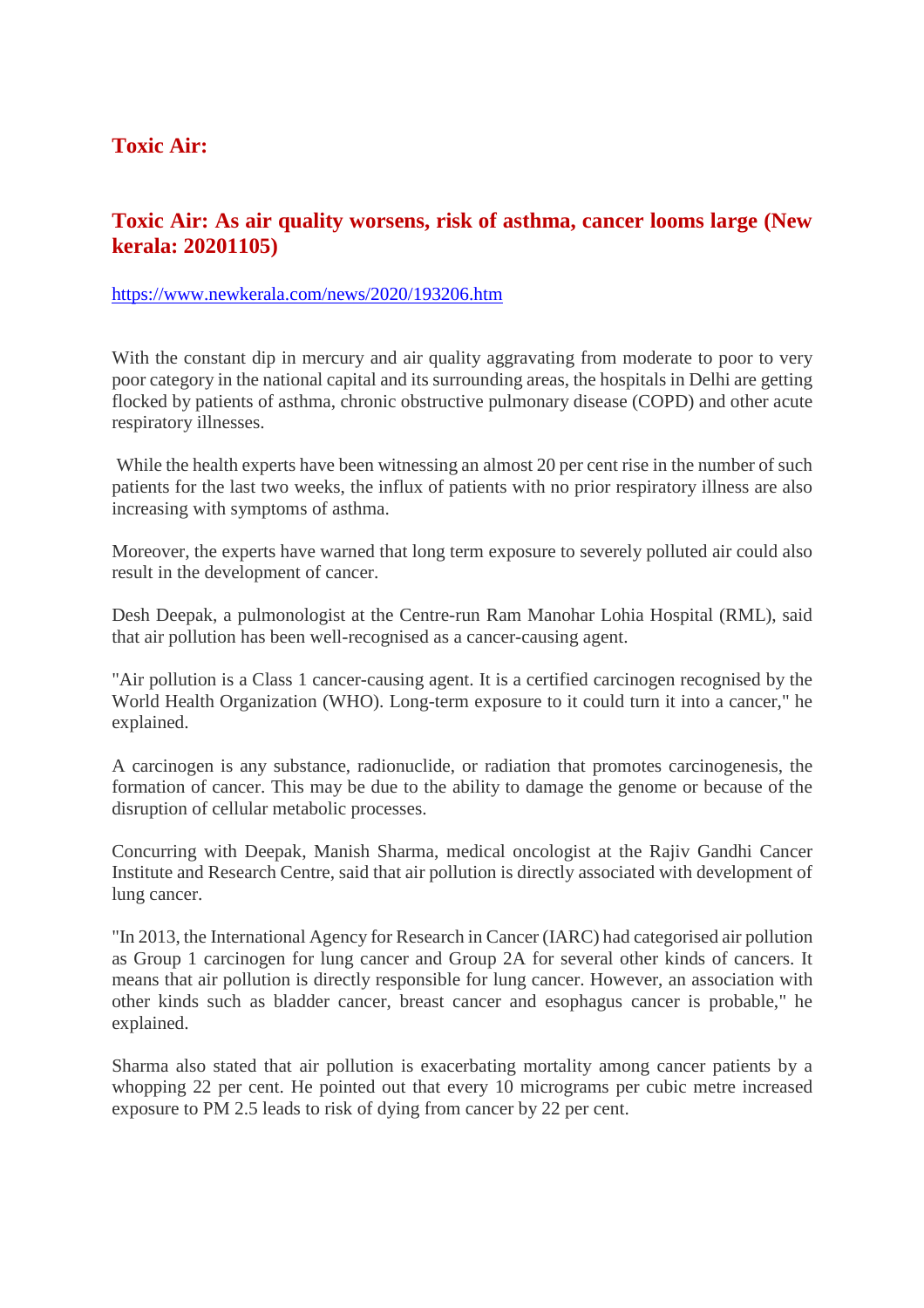"A recent study done in Hong Kong on over 66,000 patients revealed that the risk of death in cancer patients getting treatment in polluted areas increases by 22 per cent in comparison to patients who receive treatment in non-polluted regions," Sharma explained.

He added that the risk of cancer in new-borns also increases when their mothers get exposed to pollution while expecting.

Karan Madan, professor at the Department of Pulmonary Critical Care and Sleep Medicine, All India Institute of Medical Sciences (AIIMS), observed that high level of pollution is triggering asthma among people having no pulmonary disorders.

"The rise of PM 2.5 level is clearly linked to increased problems with lung health. We have been diagnosing patients with no pre-existing respiratory problems exhibiting symptoms of asthma and other pollution-related lung diseases. Besides, the pollution is also aggravating the severity of respiratory diseases in the patients with pre-existing pulmonary illnesses," he added.

Anil Chaudhry, a senior consultant at Rajan Babu Institute of Pulmonary Medicine and Tuberculosis (RBIPMT), said that extreme rise in pollution coinciding with winters observed these days have worsened 90 per cent of the cases with pre-existing respiratory illnesses.

"Patients with asthma and COPD do experience exacerbations in the winter. Changes in temperature and humidity contribute to seasonal infections. Further, air pollution is also a major threat. Patients already having respiratory illnesses are at the receiving end of this situation (air pollution). Their complications have aggravated," he added.

Meanwhile, Deepak informed that the hospitals are receiving up to 20 per cent rise in patients suffering from chronic respiratory illnesses.

"It is an annual feature where the footfall of patients with existing lung and respiratory disease increases in the hospitals. However, the general practitioners working at community levels could witness more number of patients," he added.

#### **Heart disease**

#### **Novel rubbery cardiac patch can monitor, treat heart disease (New kerala: 20201105)**

#### https://www.newkerala.com/news/2020/193196.htm

Move over smart watches as researchers led by a mechanical engineer from the University of Houston have developed a patch made from fully rubbery electronics that can be placed directly on the heart to collect electrophysiological activity, temperature, heartbeat and other indicators -- all at the same time.

Pacemakers and other implantable cardiac devices have had one of two drawbacks -- they are made with rigid materials that can't move to accommodate a beating heart or they are made from soft materials that can collect only a limited amount of information.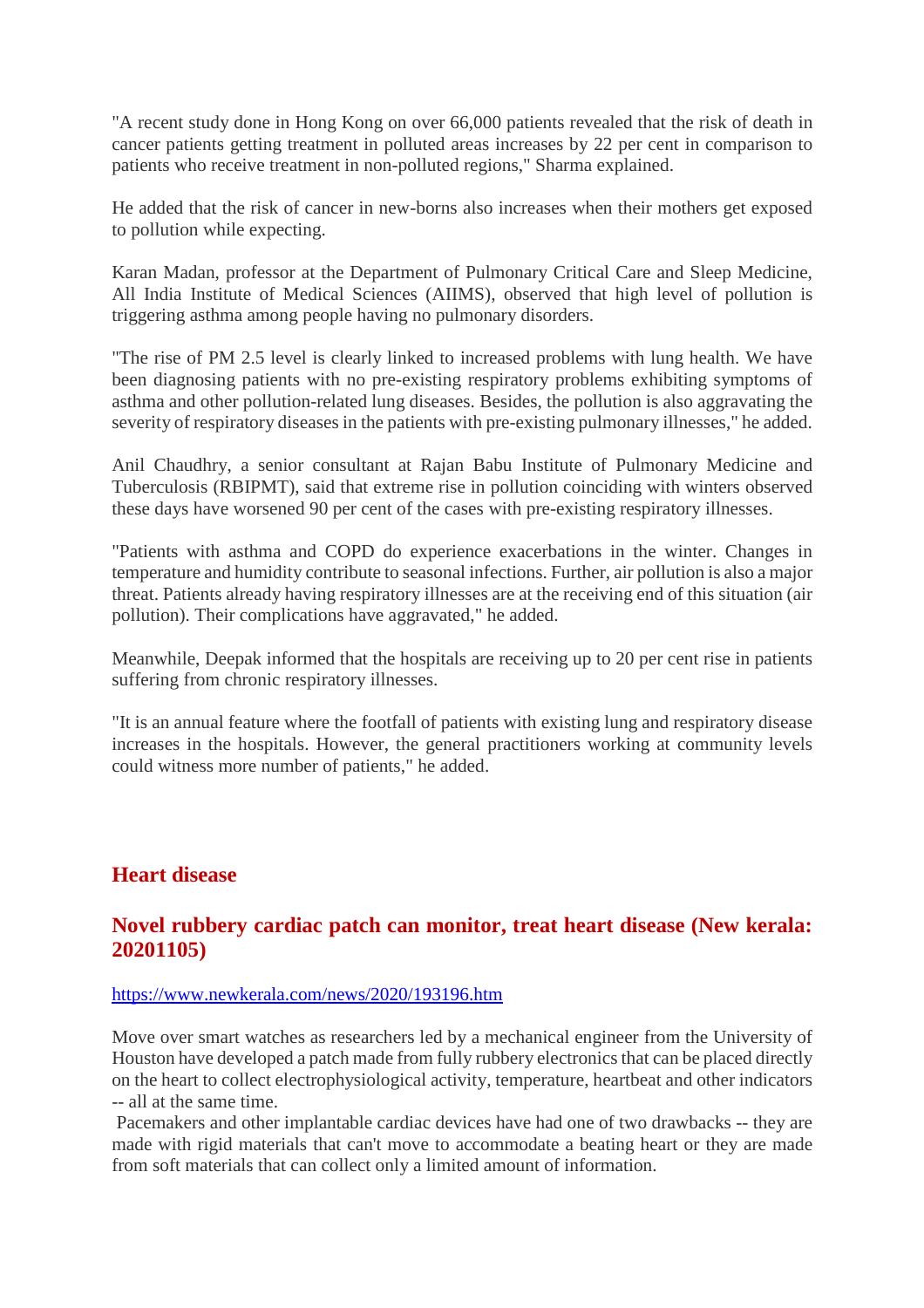The novel device marks the first time bioelectronics have been developed based on fully rubbery electronic materials that are compatible with heart tissue, allowing the device to solve the limitations of previous cardiac implants, which are mainly made out of rigid electronic materials.

"For people who have heart arrhythmia or a heart attack, you need to quickly identify the problem. This device can do that," said Cunjiang Yu, associate professor of mechanical engineering at University of Houston.

In addition to the ability to simultaneously collect information from multiple locations on the heart, the device can harvest energy from the heart beating, allowing it to perform without an external power source.

That allows it to not just track data for diagnostics and monitoring but to also offer therapeutic benefits such as electrical pacing and thermal ablation, the researchers reported in a paper published in the journal Nature Electronics.

Yu is a leader in the development of fully rubbery electronics with sensing and other biological capabilities, including for use in robotic hands, skins and other devices.

The epicardial bioelectronics patch builds upon that with a material with mechanical properties that mimic cardiac tissue, allowing for a closer interface and reducing the risk that the implant could damage the heart muscle.

The device suggests a promising route towards next-generational bioelectronics and biosensors that do not have a hard-soft interface for the heart and other organs.

"Our rubbery epicardial patch is capable of multiplexed ECG mapping, strain and temperature sensing, electrical pacing, thermal ablation and energy harvesting functions," the team wrote.

#### **Eczema**

#### **Vitamin D lessens symptoms of severe eczema in children (New kerala: 20201105)**

#### https://www.newkerala.com/news/2020/193033.htm

Vitamin D supplementation eased the symptoms experienced by children with severe atopic dermatitis or eczema, in a recent randomised controlled trial published in Pharmacology Research and Perspectives.

Investigators reported on the results of 86 patients with the inflammatory skin condition who completed the trial and received either oral daily vitamin D or placebo, in addition to standard care, for 12 weeks.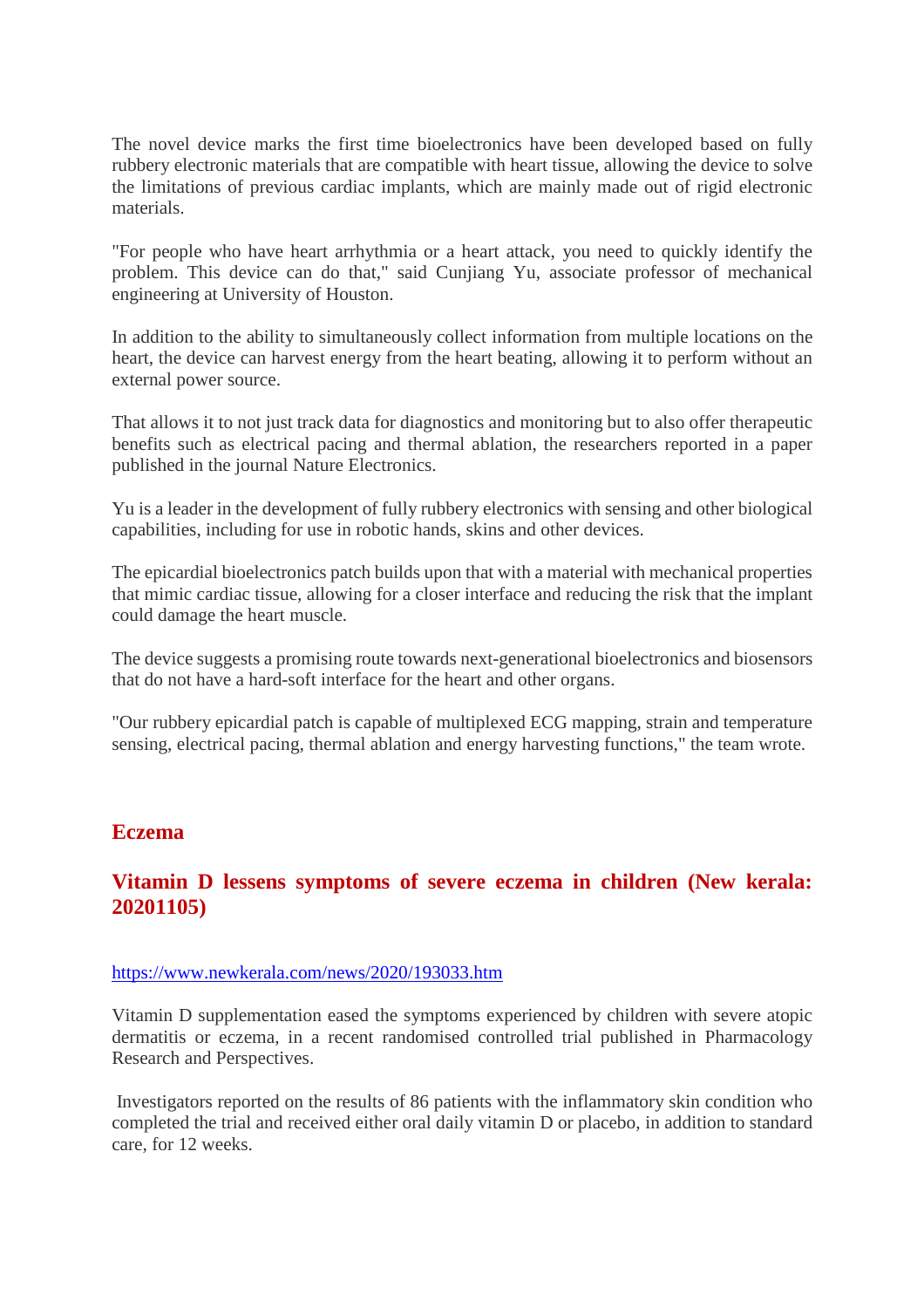"Vitamin D supplementation could be an effective adjuvant treatment that improves the clinical outcomes in severe atopic dermatitis," the authors said.

Vitamin D is a fat-soluble vitamin that is naturally present in a few foods and available as a dietary supplement. It is also produced endogenously when ultraviolet (UV) rays from sunlight strike the skin and trigger vitamin D synthesis.

#### **Vitamin E**

#### **Vitamin E from palm oil useful in boosting immune response based on studies on liver cells(New kerala: 20201105)**

https://www.newkerala.com/news/2020/192918.htm

A study conducted on mice liver cells revealed that Vitamin E extracted from palm oil helps in boosting the immune response of the body.

Palm oil contains abundant quantities of vitamin E compounds, which include tocopherols and tocotrienols. These compounds have anti-oxidant effects, which protect cells from damage from toxic chemicals produced by metabolic processes. While tocopherol is a widely known and researched compound, there remains much to learn about tocotrienols.

A team of researchers from Malaysia and Libya recently investigated the effect of tocotrienols extracted from palm oil on mice liver cells. The team investigated the expression levels of genes influenced by a transcription factor Nrf2, and the translocation of the same factor into the cellular nucleus. Nrf2 is known to upregulate phase II drug metabolism in reaction to metabolic processes. The genes activate cellular defense mechanisms.

"Our study is the first in vivo study on the effect of tocotrienols on Nrf2on genetic material in the nucleus," said Azman Abdullah (Universiti Kebangsaan Malaysia), corresponding author of the study.

The team observed that the translocation of Nrf2 in mice liver cells is both dose dependent, and functionally relevant.

"We observed that the maximum effect of Nrf2 translocation into the liver cell nucleus after administration of the palm oil extract occurred in 60 minutes of administration," said Abdullah.

"The increased concentration of liver nuclear Nrf2 corresponded with increased transcript levels of several Nrf2 regulated genes," added Abdullah.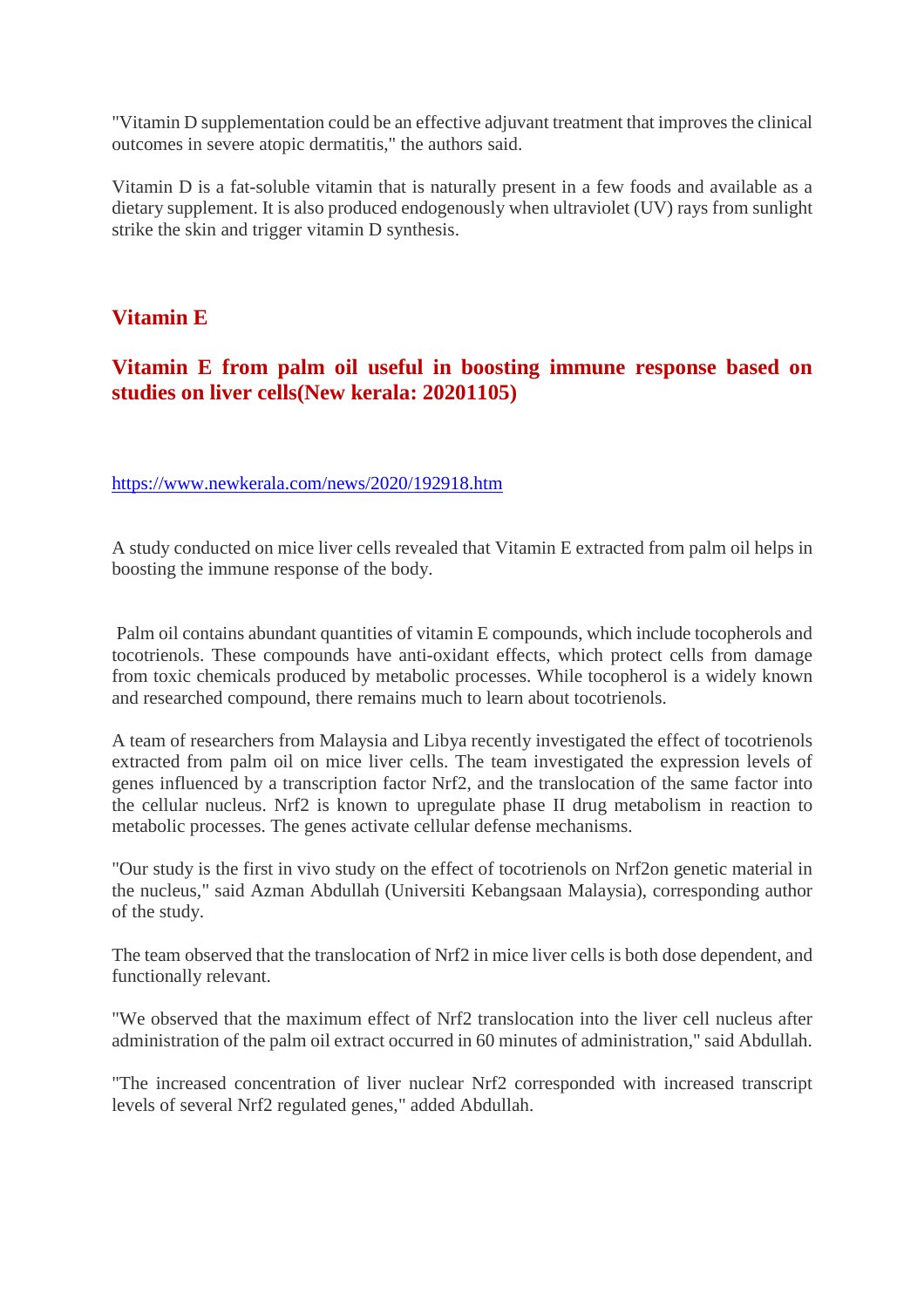Palm oil is an economical source of vitamin E, and several studies have shown the beneficial effects on the immune system, which include anti-oxidant and anti-cancer activity as well has cytoprotective actions.

Researchers hope that these findings pave the way for easily available remedies for a variety of diseases. The current study is published in Current Pharmaceutical Biotechnology.

Vitamin E from palm oil useful in boosting immune response based on studies on liver cells Liked This Article? Be The First To Share it!

#### **Antibodies**

#### **Study uncovers subset of COVID-19 patients who recover quickly and sustain antibodies (New kerala: 20201105)**

https://www.newkerala.com/news/2020/192885.htm

A new study led by investigators from Brigham and Women's Hospital examined blood samples and cells from patients who had recovered from mild to moderate COVID-19 and found that while antibodies against the virus declined in most individuals after disease resolution, a subset of patients sustained anti-virus antibody production several months following infection.

These antibody "sustainers" had a shorter course of symptoms, suggesting that some individuals who recover from COVID-19 faster may be mounting a more effective and durable immune response to the virus. Results are published in Cell.

"We've found a subset of individuals that heal quickly while sustaining virus-specific antibody levels after COVID-19," said Duane Wesemann, MD, PhD, an immunologist and associate physician in the Brigham Division of Allergy and Clinical Immunology and an associate professor at Harvard Medical School.

"The kind of immune response we're seeing in these individuals is a bit like investing in an insurance policy -- it's the immune system's way of adding a potential layer of protection against future encounters with the virus," added Wesemann.

The Wesemann lab studies the entire set of antibodies a host's immune system produces and how they learn to recognise pathogens. In the spring of 2020, the team turned its attention to the COVID-19 pandemic and the immune response of people who become infected. They are eager to understand the nature of the antibody response to the virus.

To this end, the team recruited and enrolled 92 people in the Boston area who had recovered from COVID-19 between March and June of 2020. Five of the individuals were hospitalised but all others recovered at home. The team collected and analysed blood samples monthly,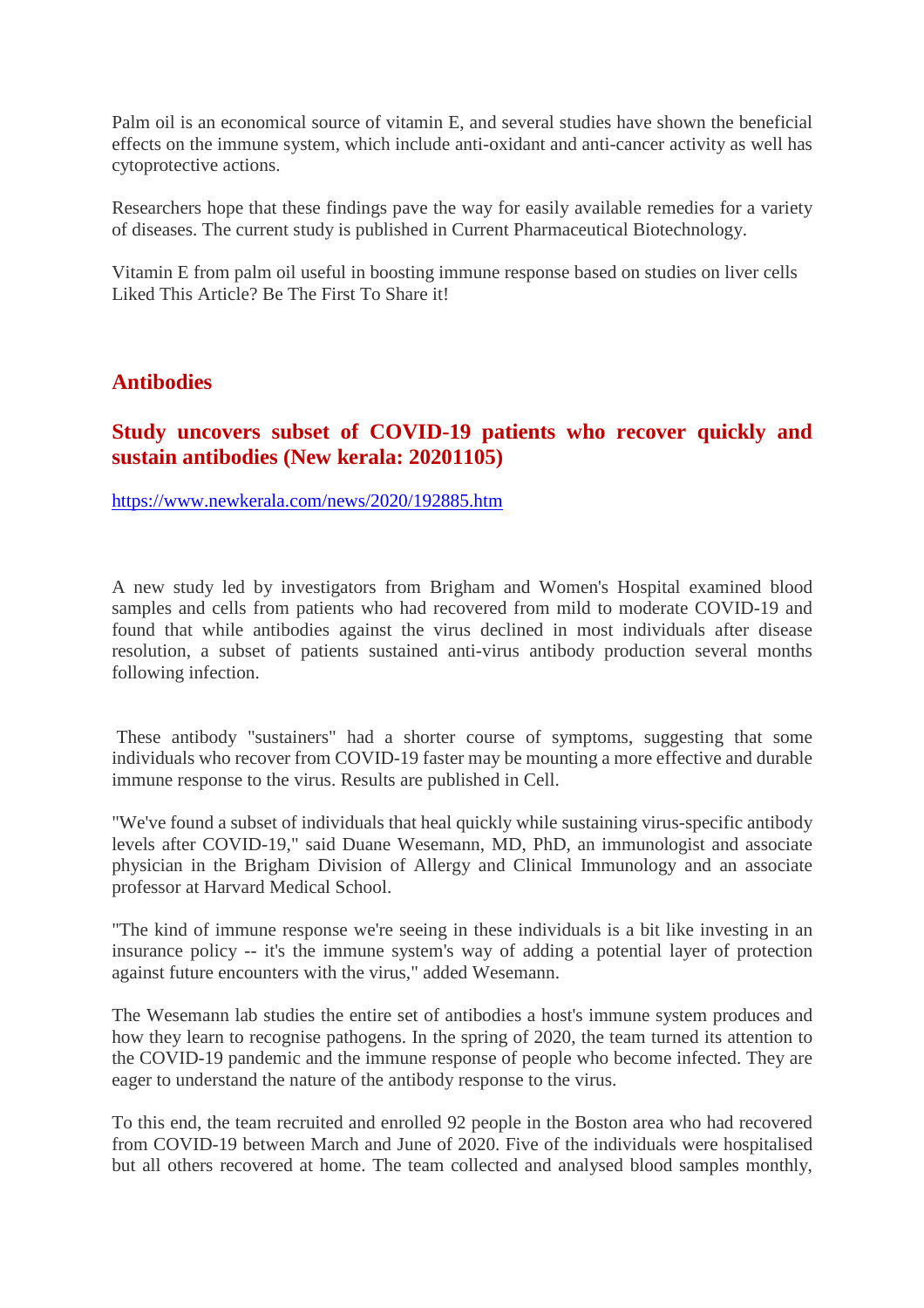measuring a range of antibodies, including immunoglobulin-G (IgG), against the virus that causes COVID-19.

They split the cohort into two groups -- those that sustain virus-specific IgG levels over several weeks, and those that lose them. The team analyzed these groups and potential connections they had to clinical and other immunological data.

The team found that IgG levels against the virus tended to decline substantially in most individuals over the course of three to four months. However, in about 20 per cent of individuals, antibody production remained stable or enhanced over the same time period.

The team found that these "sustainers" had symptoms for a significantly shorter period of time compared to "decayers" (average of 10 days versus 16 days). Sustainers also had differences in memory T cell populations and B cells, two types of immune cells that can play a key role in immune memory and protection.

An important limitation of the study, the team noted, was that most of the volunteers were adult white women. The researchers said that future research must aim to enroll a more diverse population to further elucidate whether variations in immune response exist across people of different ages and ethnic and racial backgrounds.

The researchers also point out that further research may help determine whether similar dynamics of the immune response are also seen in people with asymptomatic and severe disease.

"The data point to a type of immune response that's not only adept at handling viral disease by leading to a swift resolution of symptoms, but also better at producing cells that can commit to longer term production of anti-virus IgG antibodies," said Wesemann.

"Figuring out how these individuals are able to support longer-term antibody production is relevant to COVID-19, and will also have important implications for our understanding of the immune system in general," added Wesemann.

#### **Depression, anxiety**

#### **Depression, anxiety are more frequently diagnosed in women: Study (New kerala: 20201105)**

https://www.newkerala.com/news/2020/192700.htm

Women are more frequently diagnosed with depression and anxiety and the taking of prescribed psychotropic drugs is also significantly higher among them, suggests a new study.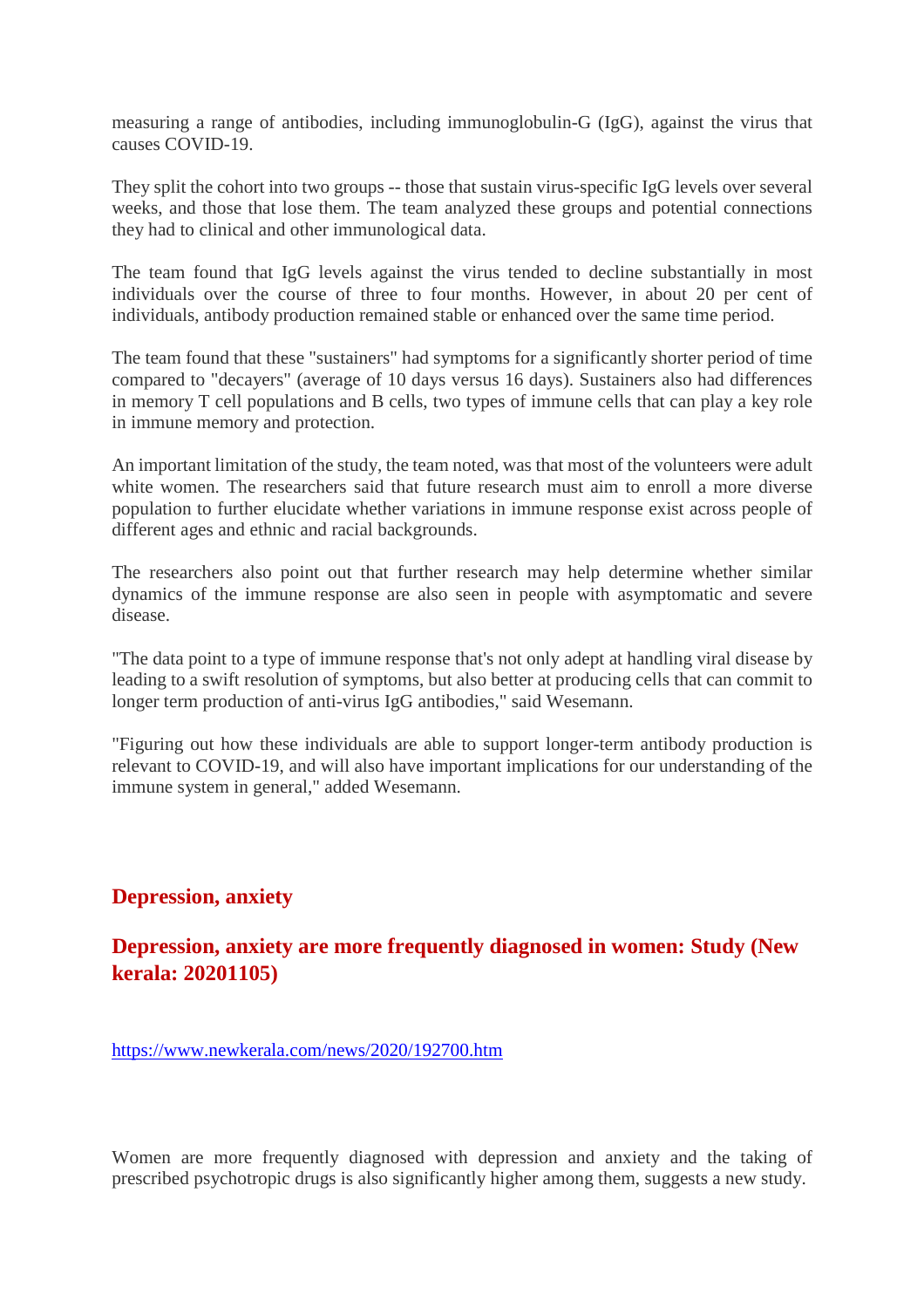Gender is a significant determining factor in mental health and in how it is managed by the healthcare services, according to recent studies conducted on the basis of health questionnaires completed in the Basque Autonomous Community (2018) and in Spain (2017), and on the Spanish sample corresponding to the European Health Survey (2014).

The UPV/EHU's research group OPIK, Social Determinants of Health and Demographic Change, is a multidisciplinary group comprising research personnel in the field of social and health sciences; it explores the social factors influencing health and disease in the population, social inequalities in health and the policies that have the potential to modify these social determinants in the interests of improving the health of the population.

What stands out in the analysis of these three databases is the higher prevalence of poor mental health among women of all ages and across all social groups; in addition, there is a multiplier effect due to the accumulation of experiences of inequality. This reality also appears to be unequal in terms of the age and socioeconomic level of the patients.

Amaia Bacigalupe, one of the authors of the study, asserts that "women are more frequently diagnosed with depression and anxiety and the taking of prescribed psychotropic drugs is also significantly higher, even if there is no difference with men with respect to mental health equality, diagnoses and frequency of visits to healthcare centres.

"All this could point to the existence of a medicalisation process of mental health in women, but interpreting its origin is complex since the processes involving the high prevalence of diagnosis and overprescription undoubtedly play a role, but maybe also due to infra-diagnosis and lower prescription rates in men".

Bacigalupe adds that these aspects should be tackled in greater depth in future studies.

Reducing gender inequalities

The research group highlights the fact that reducing gender inequalities in mental health will need to be the result of policy intervention on various levels. "There is a clear relationship between the degree of gender inequality in society and gender inequalities in mental health," says Amaia Bacigalupe.

"So all those policies designed to combat the discrimination endured by women on the labour market, in the responsibility for domestic and care work, in the use of time and, generally, relating to those that empower women on the basis of their greater political representation and making them more socially visible, will exert a positive effect on the reduction in mental inequalities between men and women".

Another aspect highlighted in the study is the need to make commitments starting from an institutional level and geared towards curbing the medicalisation of everyday malaise from a clear gender perspective. "In the field of mental health in which the medicalisation of malaise is especially common, far from addressing the cause of the problem, some problems of a social origin end up receiving psychiatric or psychological treatment," said the researcher in the Department of Sociology 2 at the UPV/EHU.